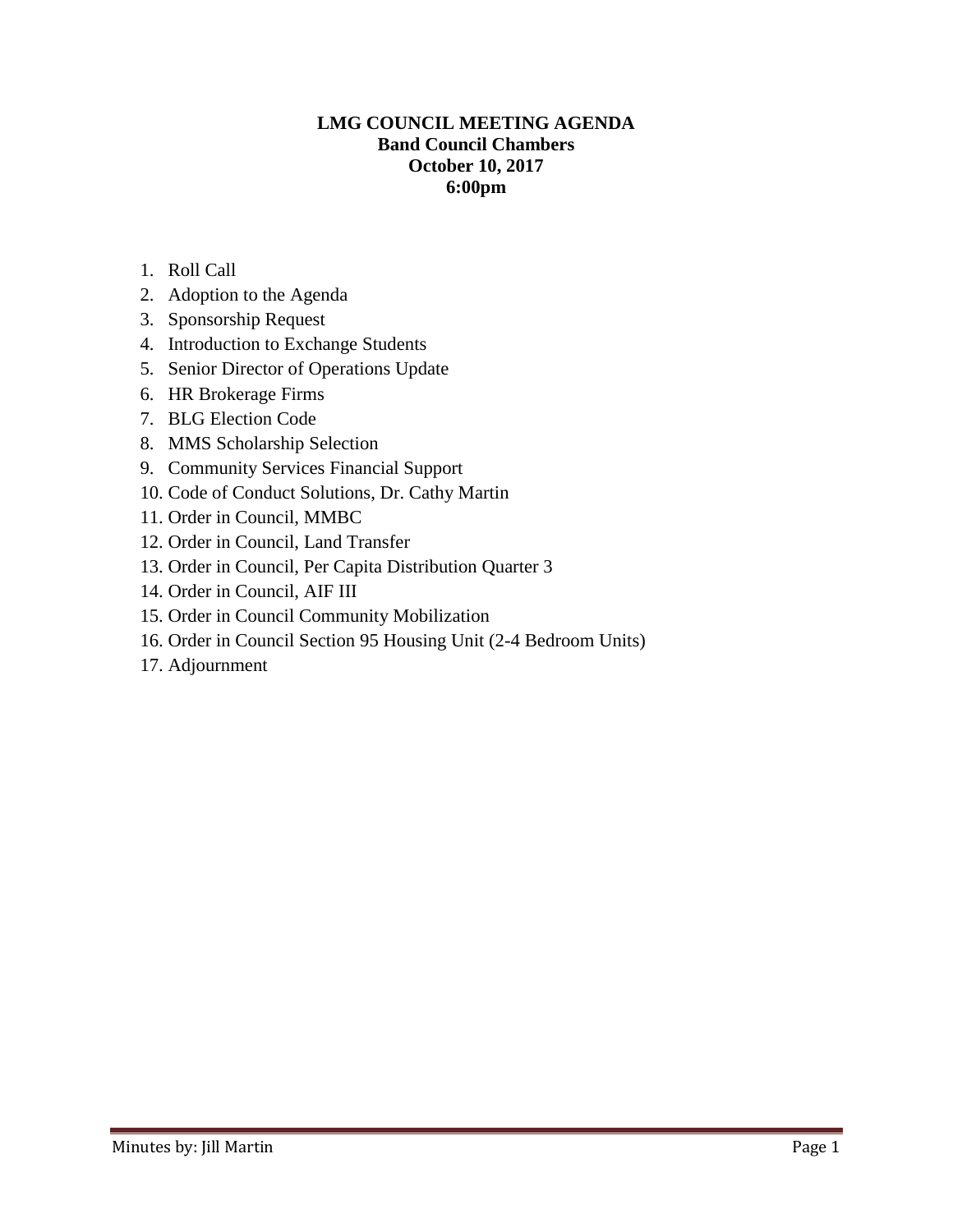## **1. Roll Call**

# **LMG COUNCIL ATTENDEES:**

Chief Darcy Gray Councillor Annette Barnaby Councillor Lloyd Alcon Councillor Sky Metallic Councillor Gordon Isaac Jr. Councillor John Murvin Vicaire Councillor Lorna Sook Councillor Sheila Swasson Councillor Chris Wysote Councillor Wendell Metallic Councillor Dr. Cathy Martin

## **Absent:**

Councillor Kevin Methot Councillor Calvin Barnaby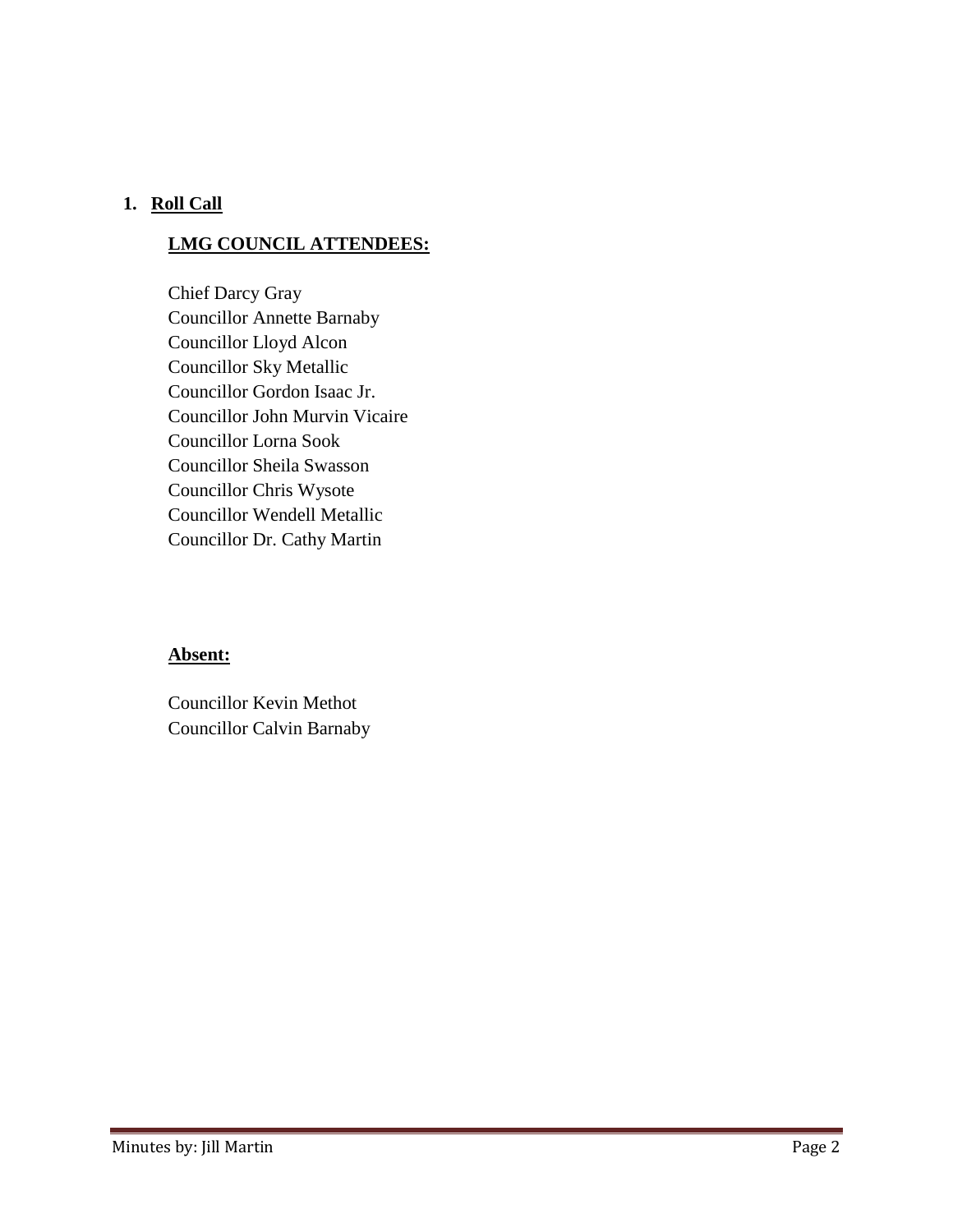#### **2. Adoption of the Agenda**

Council made a motion to accept the agenda.

Moved: Councillor Annette Barnaby Second: Councillor Lloyd Alcon Passed

#### **3. Introduction of Exchange Students**

The Director of Education and the principal of AGS introduced two exchange students from Columbia who are studying in Listuguj.

#### **4. Sponsorship Request**

Joe Robert Memorial Hockey Tournament requested a donation for the amount of \$2,000. Council approved the sponsorship request.

Moved: Councillor Sky Metallic Second: Councillor Chris Wysote Passed

## **5. Senior Director of Operations Update**

The new Senior Director of Operations gave council an update on the first three weeks in office.

## **6. HR Brokerage Firms**

HR requested council permission in order to begin searching for new brokerage firms for the LMG. Council accepted the decision to move forward with the process.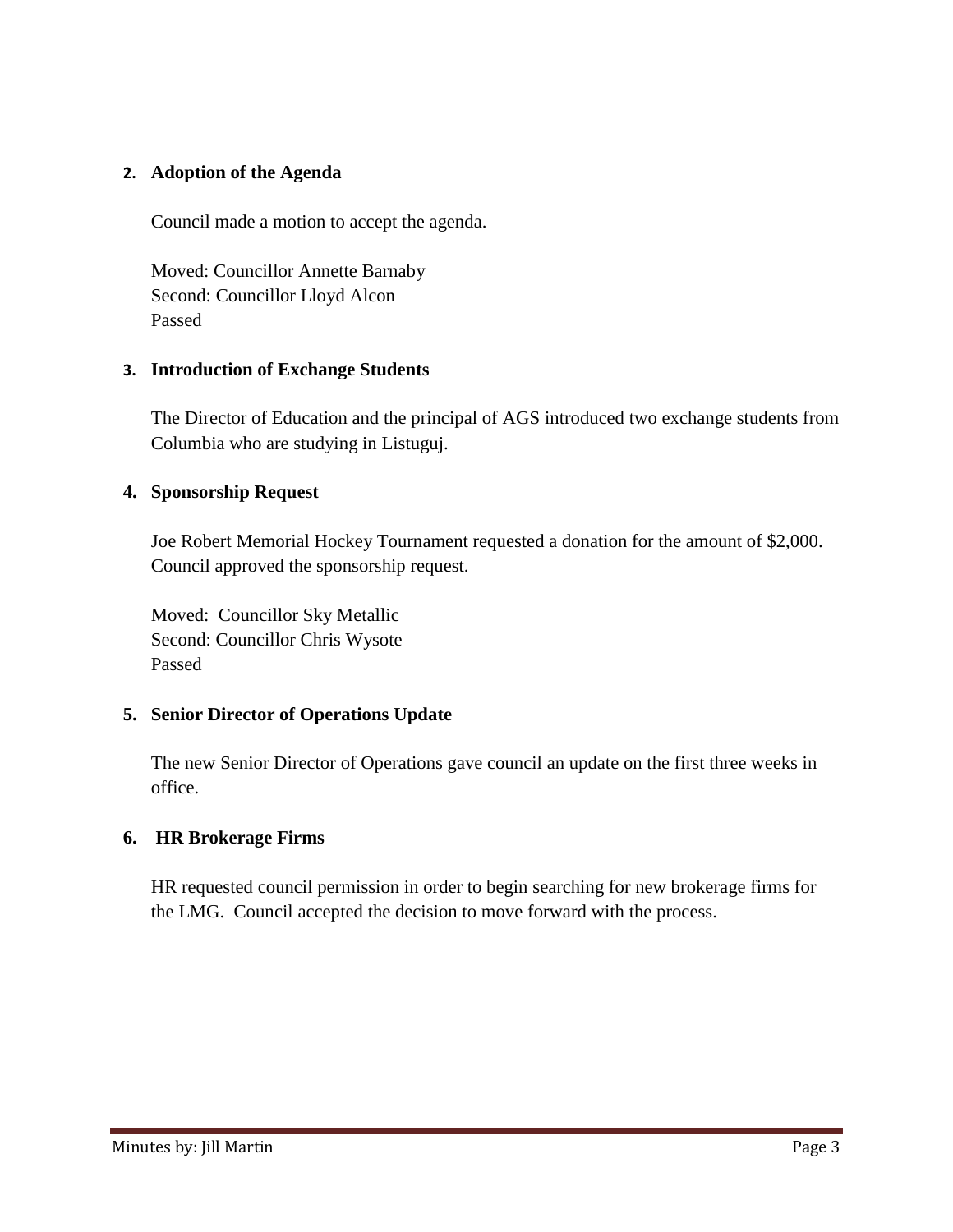## **7. BLG Election Code**

BLG presented to council a draft customary election code. Council agreed to review the election code as a council and with community.

A motion was made to (1) set aside a special council meeting to review the election code and (2) hire an election code coordinator to begin consultation with community. Moved: Councillor Dr. Cathy Martin Second: Councillor Sky Metallic Passed

## **8. MMS Scholarship Selection**

MMS presented three applicants who applied for the MMS Scholarship in August. Through an anonymous process, the results identified Anna Saucier Wysote as the recipient.

Moved: Councillor Gordon Isaac Jr. Second: Councillor Sheila Swasson Passed

# **9. Community Services Financial Support**

Community Services requested a fence around the Haven House, council approved however community services is to work with the lands department and future Order in Council to be presented.

Recreation is requesting \$62,000 for lighting around the rink. Steel beam painting and future camera system. Council did not approve the request as funds can be accessed through the Aboriginal Initiatives Funds III and over \$600,000 was used through Own Source Revenue.

# **10. Code of Conduct Solutions, Councillor Dr. Cathy Martin**

Concerns were brought forward to the Council, it was recommended to suspend the Code of Conduct until community input is given. Council indicated it was brought to the community at a past community meeting, and community agreed and liked the Code of Conduct document.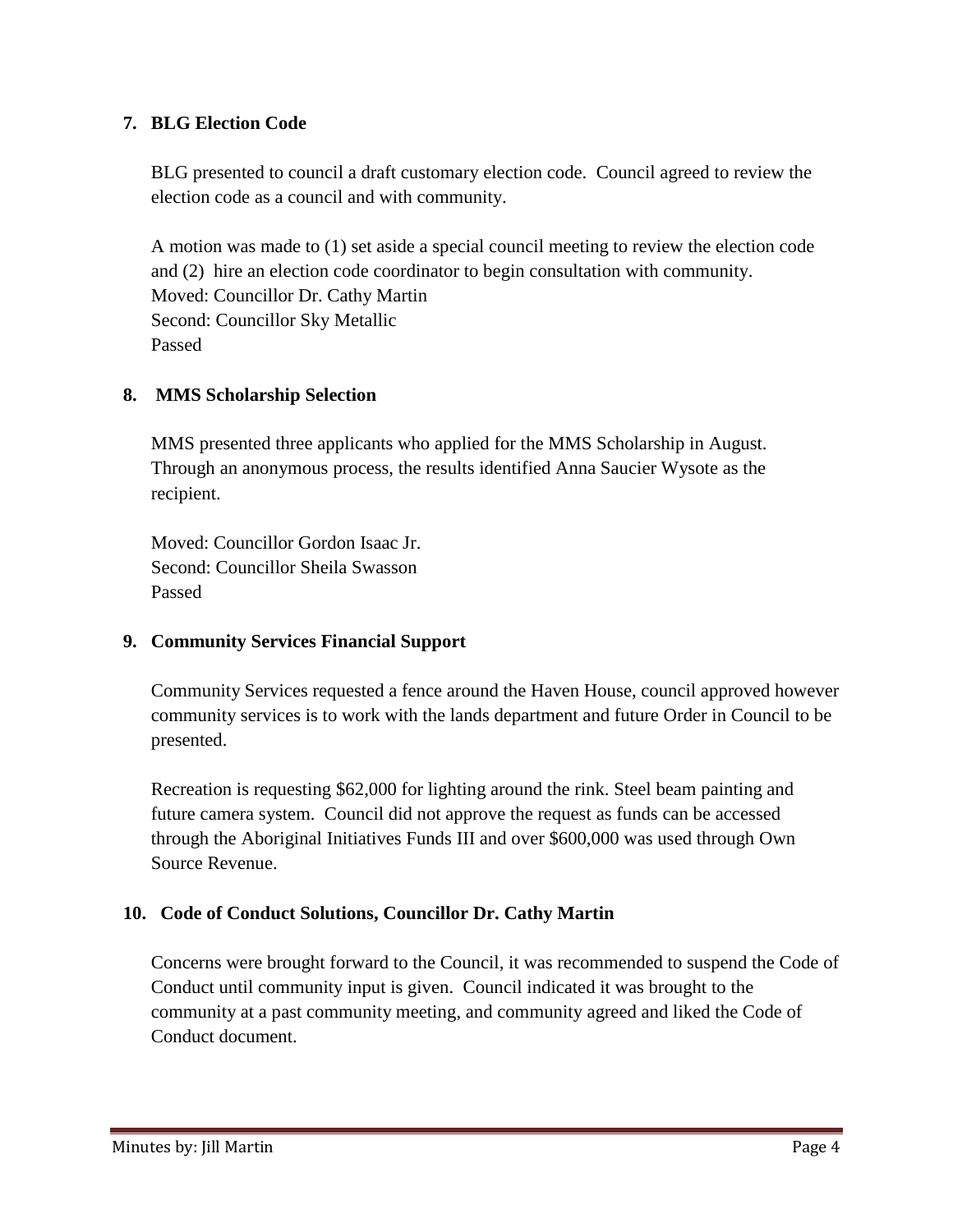## **11. Order in Council Land Transfer**

A motion was made to accept the land transfer for a community member.

Moved: Councillor Gordon Isaac Jr. Second: Councillor Annette Barnaby Passed

#### **12. Order in Council, Per Capita Distribution**

A motion was made to accept the names for the third quarter per capita distribution.

Moved: Councillor Lorna Sook Second: Gordon Isaac Jr. Passed

#### **13. Order in Council, Aboriginal Initiative Funds III**

Council made a motion to approve the AIF III Order in Council which will allow the Listuguj Mi'gmaq Government to take the necessary steps to enter into a special agreement with the Government of Quebec, setting the terms and conditions for the application of the AIF and authorize Chief Darcy Gray to sign the said agreement on behalf of the Listuguj Mi'gmaq Government.

Moved: Councillor Gordon Isaac Jr. Second: Councillor Lorna Sook Passed

## **14. Order in Council, Community Mobilization**

Council made a motion to approve the proposal for the Community Mobilization programs.

Moved: Councillor Gordon Isaac Jr Second: Councillor Cathy Martin Passed